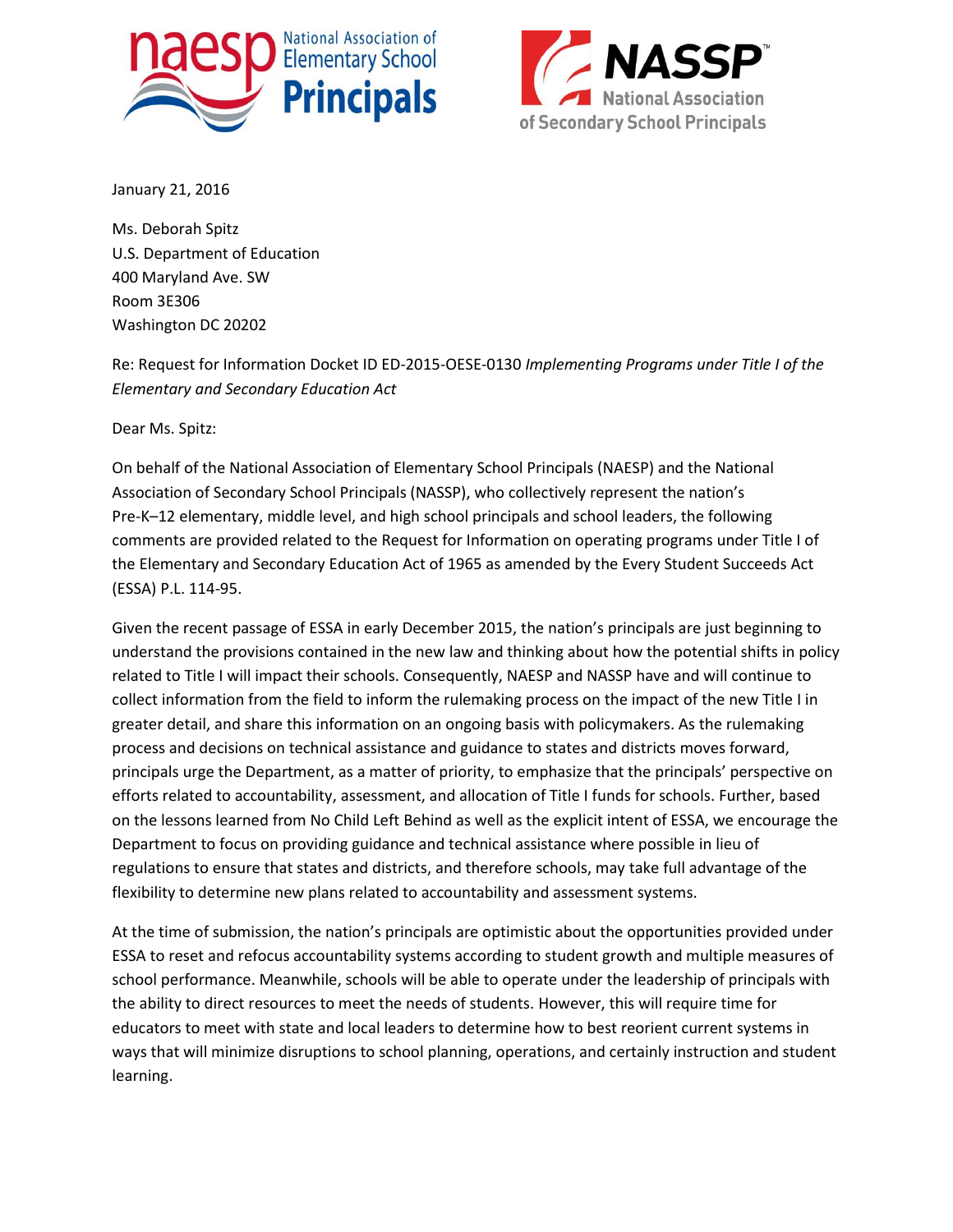



While educators, particularly principals, are eager to start working on implementation of new policies related to accountability and assessment, we urge the Department to limit regulation and instead focus on allowing states; districts; educators, including teachers, principals, parents, and families; along with other stakeholders sufficient time to collaborate and agree on how to proceed under the new law relying on technical guidance.

Based on recent data collected by NAESP and NASSP through a survey of 65,000 Pre-K–12 principals related this request for comments, our organizations offer the following initial input related to regulation, guidance, and technical assistance on Title I.

### **I. State Accountability Index, Indicators, and Assessment**

Principals are pleased that the new law calls on states to work directly with educators to set an accountability index that may include multiple measures of student progress based on growth and provides a system that meaningfully differentiates school performance. While the new law urges states to set high standards for the achievement of every student, we recommend that the Department pay special attention in any guidance that student progress can be measured in a more holistic way, and, based on the data, help schools target resources and interventions to meet the needs of students from disadvantaged backgrounds. Principals remain concerned that many states may choose to continue to use an all-or-nothing yardstick for measuring school and student performance because it is less complicated and cumbersome. One of the most important lessons learned from the past decade of education reform has unfortunately been placing punitive labels and misidentifying schools as "failing" or "underperforming" due to across-the-board, single snapshot-in-time state summative assessment test scores. It is time for all states to adopt accountability systems that will consider the many factors that influence student learning, such as poverty and scarce resources in schools, and place higher regard on growth measures to accurately capture student progress.

Principals value the annual assessment of all students for accountability purposes; however, a continued reliance on summative assessments attached to labels in a differentiated system, regardless of whether or not a student is actually making academic gains over a sufficient period of time, will continue to be counterproductive and do little to reduce the environment of over-testing. Principals and school leaders urge the Department to support, to the greatest extent possible, state and local assessment audits and collaboration among educators to set a testing regimen that will reduce unnecessary and burdensome interim and benchmark assessments. We believe this is the best way to relieve the pressure on teachers and principals who are spending an inordinate amount of instructional time preparing students for standardized tests.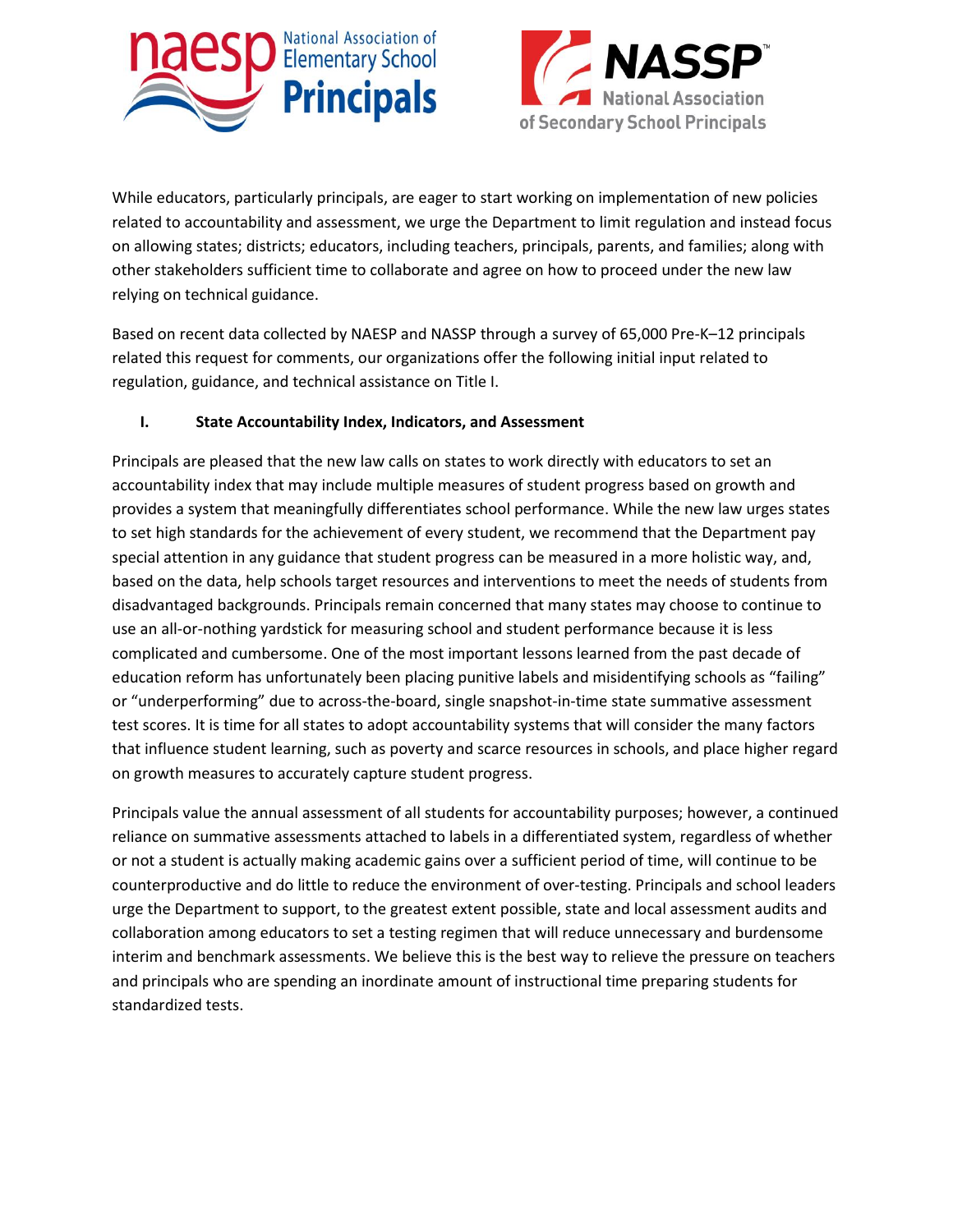



In addition, states must be held accountable for using well-designed growth models that correlate to district and school data in demonstrating individual student success. Too often schools have found individual student data that is inconsistent when reported by districts and states. NAESP and NASSP encourage the Department to address these issues, as well as the following, as states and districts move forward with implementation:

- States should receive technical assistance on how to work with educators to set and administer assessments that are the least disruptive in all public elementary and middle schools, and high schools, and focus on timely delivery of the results. While data literacy is important, as well as state reporting of data that is easily understood, the delay on student assessment results often hinders progress on instructional planning and program interventions, which in some states and districts, can take almost an entire academic year.
- Regulations must ensure that implementation of student growth measures tied to the state accountability system do not lead to additional unnecessary assessments, which must be reflected in the plans in accordance with section 1111(b)(2). The Department must regulate that states that have little to no experience implementing statewide growth measures conduct an assessment audit and evaluation as described in section 1202(a) as part of the state plan. In addition, our organizations urge the Department to refrain from regulating on any cap on the total amount of time students spend on assessments since this can be difficult to interpret and measure. Instead, states must be encouraged to take full advantage of programs made available in section 1202(a).
- Guidance should address issues related to the measuring growth of the English language learner subgroup and how states measure progress over time and consider no less than three years of individual student growth data when determining the school differentiation against the index.
- Technical assistance must be provided for states to identify effective measures of school quality, especially where such measures have not typically been used. Principals believe that the best school quality measures are grounded in school climate and safety measures, which are more reliable than teacher and student engagement measures. In fact, principals believe teacher and student engagement measures should not be used as part of the accountability indicators.
- Regulation must require states to establish a formal collaborative process that is transparent and made public to educators, including principals and teachers, to identify an appropriate list of school quality measures.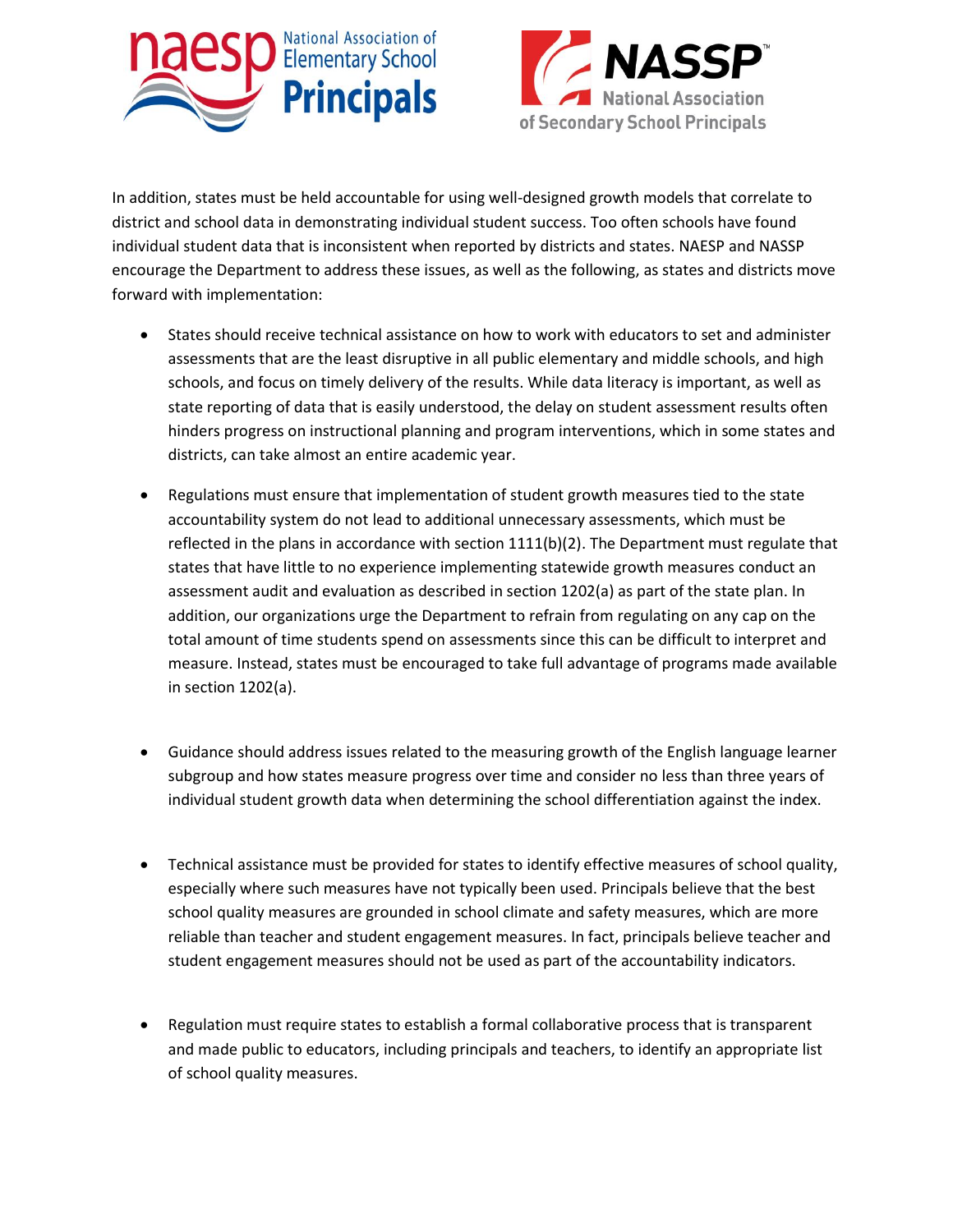



## **II. Definition of Select Terms**

To clarify the intent of several provisions in the law, we believe it is necessary to define several terms for states and districts. This will ensure that, as state and local plans are being developed in coordination with educators, policymakers and practitioners have a shared understanding of terms. A shared understanding of terms between policymakers and educators is also critical in establishing a meaningful differentiated accountability system. In addition, within the new accountability construct, programs and permissive use of funds (within Title I and other major areas of the law) must be aligned. This will ensure that schools that are struggling receive the support and resources needed to improve, rather than sanctions and labels by a different name.

NAESP and NASSP suggest the Department provide for definitions of the following terms:

- For purposes of establishing a state accountability index as described in section  $1111(c)(4)(B)$  and the indicators that must be annually measured, "student engagement" should be defined as a combination of student attendance rates or participation in afterschool programs, participation and completion of advanced coursework, as well as other programs provided by the school for a complete and well-rounded education, such as art and STEM programs, as well as the school's provision of positive behavior and multi-tiered systems of support. This will also call attention to the need for schools to have sufficient resources to offer these vital programs that are proven to increase student achievement.
- For purposes of establishing a state accountability index as described in section  $1111(c)(4)(B)$  and the indicators that must be annually measured, "educator engagement" must be defined as participation in professional learning opportunities made available to teachers and principals by states and districts utilizing funds made available under section 2101 et seq.
- For purposes of equitable distribution, "inexperienced teachers" must be defined as teachers in their first or second year of teaching, which is consistent with the Department's Office for Civil Rights Data Collection.
- Clarify that an "experienced principal" is a principal with at least three, but preferably five, years of experience in the role.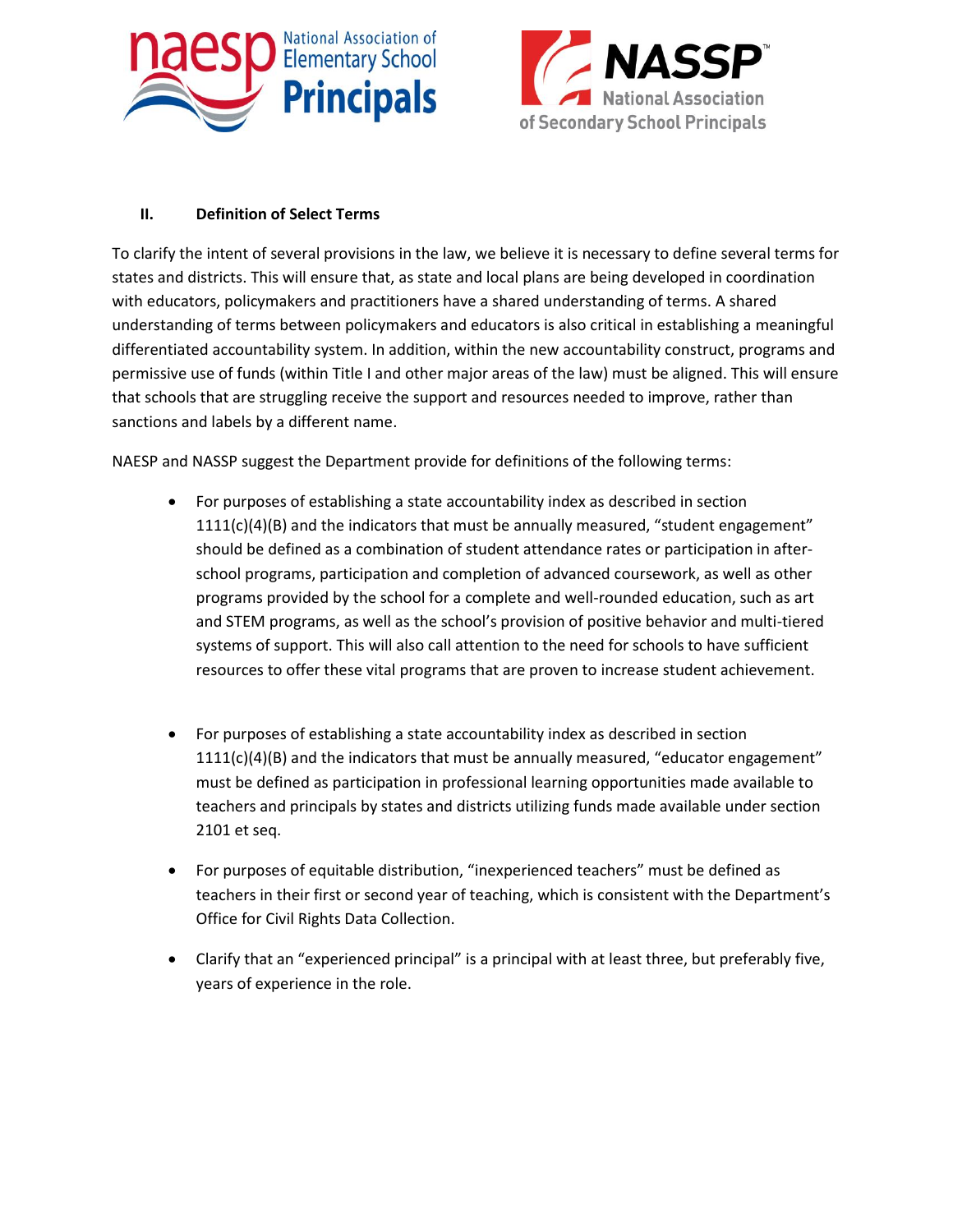



- Clarify that the definition of "school leader" is a principal, assistant principal, or other school leader within the school building, as it relates to use of the term in Title I and applicable programs, as well as state and local activities.
- Under section 1111(e)(1)(A)(i), the Parent Right-to-Know provision, ESSA regulations should clarify that parents need to be notified if a student is not taught by a fully certified teacher in order to ensure effective and consistent implementation of the provision. In addition, ESSA regulations should clarify that the term "certification" as applied to teachers, principals, and other school leaders means having met full-certification requirements, as defined by the state to allow for meaningful differentiation regarding certification status.
- For purposes of equitable distribution, "out-of-field teacher" must be defined as a teacher who is teaching outside of the subject area, grade level, or student population for which he or she is certified by the state.
- For purposes of accountability, the Department must define "consistently underperforming" subgroups in order to ensure that state accountability systems accurately portray graduation rates and achievement of traditionally underserved students over a sufficient period of time no less than three years.

### **III. Parent and Family Engagement**

Successful principals engage families in regular, intentional, and meaningful two-way communications. Families are essential members of the learning community, and considered part of a school's leadership team. Consequently, principals are responsible for authentic family engagement as a central component of their effectiveness. Principals know that one of the most successful strategies to improving student academic performance is a fully engaged parent and family. Guidance concerning section 1010(a) must direct local educational agencies to include principals as part of the activities surrounding evaluation of parent engagement policies in section 1010(2)(D) and (E). Principals are critical to developing, coordinating, and implementing effective parent and family engagement strategies in participating schools, and program funds must support this role with stakeholders, including local employers, business leaders, philanthropic organizations, and other entities as identified.

### **IV. Title I Services and Consistency**

Principals encourage the Department to issue regulations ensuring states and districts establish consistency and year-to-year funding for schoolwide services. Principals continue to face school-based challenges to overcome the impact that poverty has on student achievement, which is expected to increase in the coming decade and beyond. Schools must be supported to provide consistent services for students receiving Title I services, particularly when supplementing state mandates.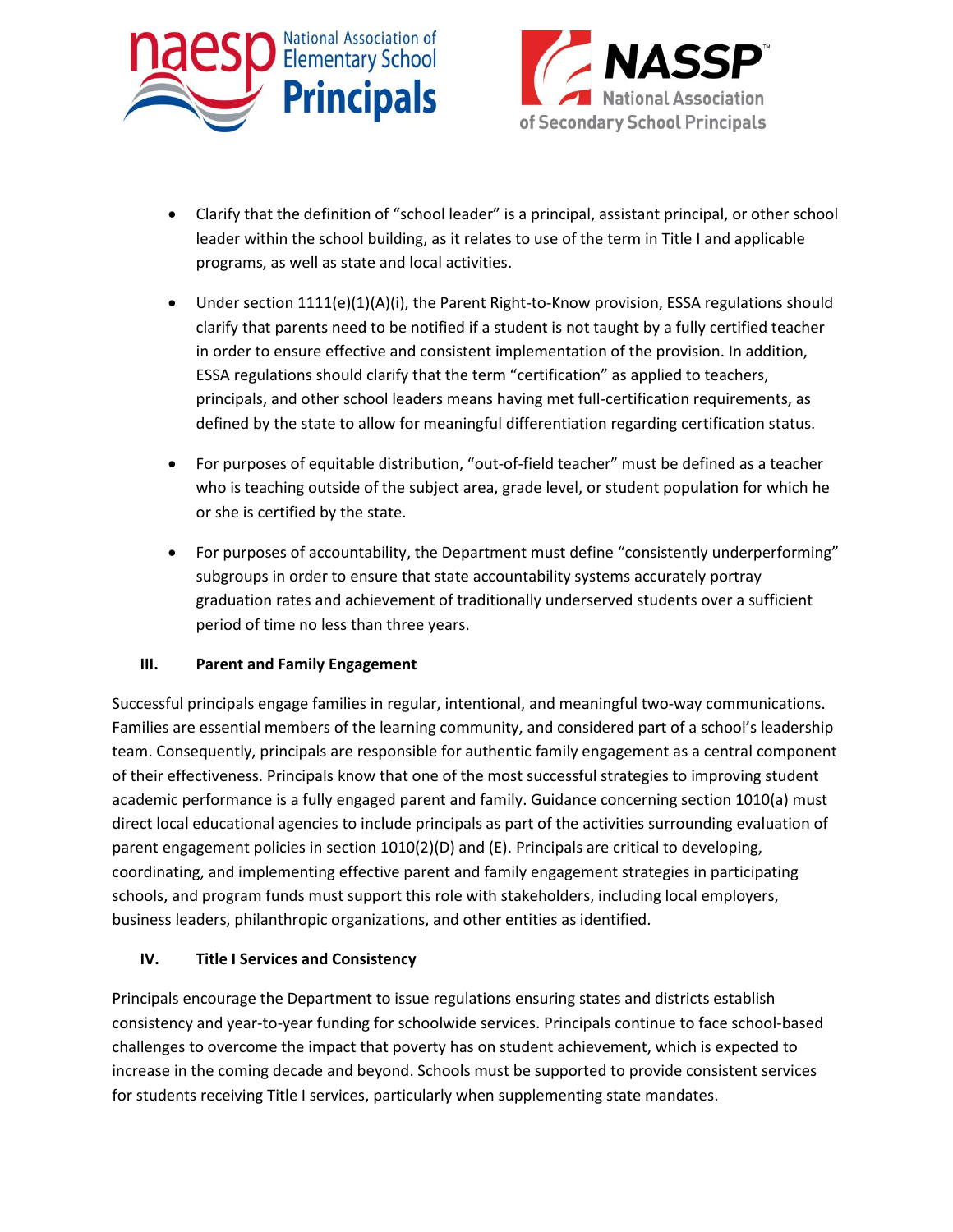



States must be required to provide an assurance that supplemental funds will be provided year-to-year for no less than three years once the use of funds has been approved in accordance with regulation and guidance. As educators work to meet expectations to improve student learning aligned to higher state achievement standards, principals are faced with ever-shrinking budgets, juggle or adhere to often conflicting state and district guidelines, priorities, and various translations of federal education requirements. Now, more than ever, it is important to track and ensure that schools are able to provide services with sufficient resources on a schoolwide basis without fear of year-to-year funding.

# **V. Early Childhood Coordinating Services**

Elementary principals are pleased by the language in section  $1112(b)(1)(D)(8)$  related to local educational agency plans that address coordination and integration of early childhood education programs at the school level. As states increase the investment in prekindergarten programs that are school-based, principals are responsible for ensuring quality early childhood education programs and supporting teachers with developmentally appropriate practice to prepare children for a formal education and lay the foundation for learning in later years. Principals have a profound understanding of the developmental and academic consequences that occur when children are not fully prepared to begin kindergarten. Now more than ever, principals also understand the significance of early childhood education and their responsibility to support a seamless continuum of learning for children coming from high-quality early childhood learning settings into the early elementary grades.

The Department must provide states and districts with guidance to recognize the authority of principals in schools serving children from pre-K through the elementary years and reinforce their role as a critical component of a Pre-K–3 learning system. State and district leaders must realize the role of principals as they work to address the learning needs of students across an early learning continuum in a system that is primarily K–12 focused, and provide them with the authority to make funding and school-based programmatic decisions related to early childhood education. In their role, principals must create intentional focus on alignment of Pre-K–3 programmatic and instructional activities, which requires greater resources and tools to engage communities to embrace a Pre-K–3 continuum, and shift programs accordingly.

### **VI. High Schools**

When developing accountability systems, ESSA requires certain indicators to carry substantial weight. Therefore, the Department should provide guidance to states to ensure that graduation rates carry significant weight within state accountability systems in order to trigger interventions in high schools that have the lowest graduation rates in the state. In addition, the Department should encourage states and districts to use the four-year adjusted cohort graduation rate when identifying and supporting high schools where at least one third or more students do not graduate.